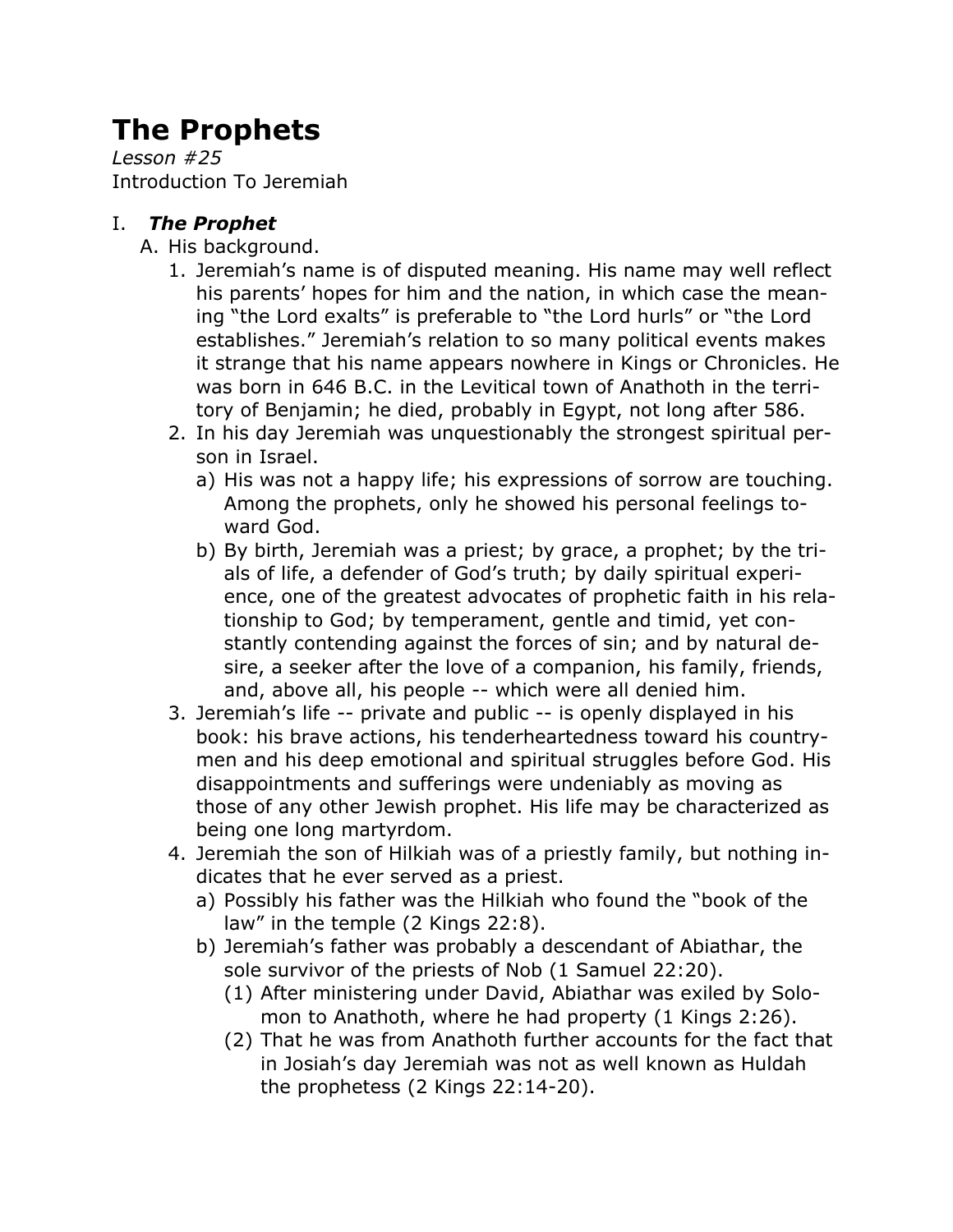- 5. Jeremiah was called to the prophetic office in the thirteenth year of Josiah's reign (1:2; i.e., 626 B.C.); he was about twenty years old at the time and served in that office for more than forty years. The Lord did not permit him to marry (16:2). Though his public ministry was long and difficult, there is no indication that he ever had any disciples; his closest companion was his faithful scribe, Baruch the son of Neriah.
- 6. Jeremiah preached in Jerusalem until the fall of the kingdom of Judah in 586 (cf. 7:2; 22:1; 27:1-2; 32:1). After that, he labored for some time among the survivors in Judah and later among the Jews who had fled to Egypt. His call included both Israel and the other nations of his time (1:10). The call was both simple and direct (1:4-5), but the prophet's reaction differed markedly from Isaiah's and Ezekiel's.
- B. His public ministry.
	- 1. Jeremiah's ministry occurred during a politically, socially, morally and spiritually chaotic time. The days of reformation under Hezekiah in the eighth century were eclipsed by the long, ungodly reign of Manasseh, who along with his loyalty to the Assyrian kings maintained an idolatrous worship for his people. Jeremiah did not hide his hatred for the apostasy and social injustices of Manasseh. In this spiritual decline both priests and prophets were implicated.
	- 2. When Jeremiah began to preach, the godly Josiah had begun his reforms to wipe out idolatry from the kingdom.
		- a) The content of the prophet's preaching confirms his full support of Josiah's reforms and calls for a truly repentant return to the Lord.
		- b) Sadly, the people of Judah had already become so ungodly that they were no longer responsive to calls to return to God. However, the Lord graciously continued to plead with Judah through Jeremiah.
		- c) From the beginning of his ministry, Jeremiah never deviated from the position that Judah and Jerusalem were to be destroyed by a nation from the north and the people carried into captivity (4:5-9; 6:22-26). The threatening invasion of the northern enemy gave urgency to his warnings.
	- 3. With Jehoiakim's rule (608 B.C.), Jeremiah again began a public ministry. In the famous temple address, he indicated that only faithfulness to God could guarantee the nation's security; otherwise the temple would be destroyed. He aroused bitter opposition to himself and his message from all parts of the nation, including his own family. Sad because of the rejection of his message, yet he loved, prayed for and agonized over his people. No greater and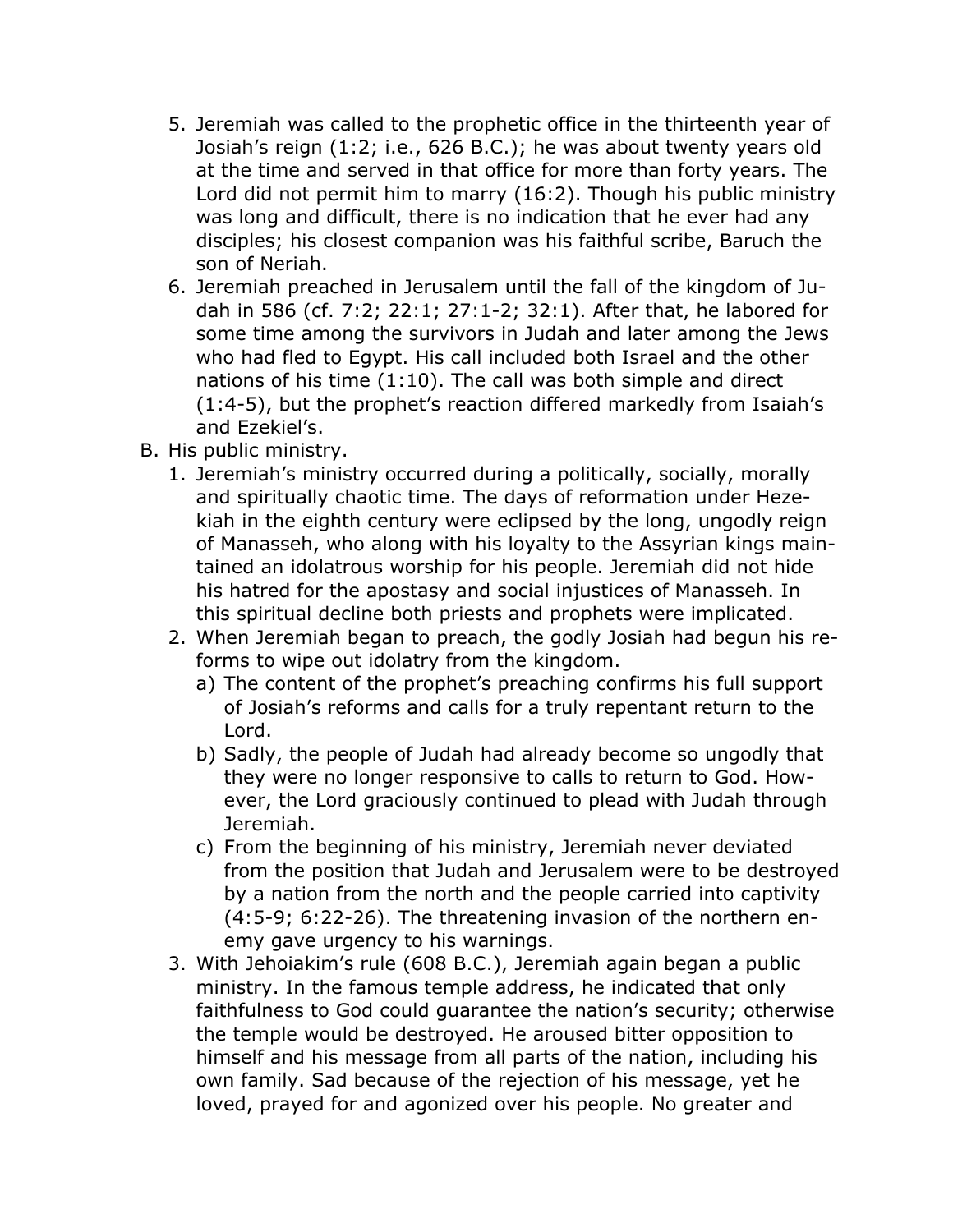truer Jewish patriot ever preached the truth to them. Even when the Lord forbade him to pray for them, he continued to intercede. At times he felt that God Himself had forsaken him. He even cursed the day of his birth.

- 4. Jehoiakim was so enraged with Jeremiah's condemning messages that he cut the scroll of his prophecy to pieces and burned it. So Jeremiah became a fugitive from the king's wrath.
	- a) In the fourth year of Jehoiakim's reign, Nebuchadnezzar of Babylon first invaded Judah. He had defeated Pharaoh Neco of Egypt at the Battle of Carchemish (605 B.C.), an event of unsurpassed importance because it settled the question of world supremacy in that day.
	- b) After Egypt's defeat, Jeremiah counseled that it was futile and contrary to God's will to resist Nebuchadnezzar. One can imagine the unpopular nature of this message. Thereafter Jeremiah's life was one of misunderstanding and persecution.
- 5. Under Zedekiah's rule, Jeremiah fared no better, though this king was not so violently opposed to him as Jehoiakim. Zedekiah was weak and vacillating, constantly fearing his powerful nobles. Jeremiah had some ministry to the king, but it bore little fruit. When the kingdom of Judea fell to Nebuchadnezzar in the eleventh year of Zedekiah's reign, the Babylonian king appointed Gedaliah as governor of Judah (40:1-6). Soon after his appointment the governor was assassinated by a descendant of the throne of David (41:1-2), Ishmael son of Nethaniah.
	- a) The remnant in Mizpah, against Jeremiah's protests, fled to Egypt from the wrath of Babylon (vss. 16-18), and Jeremiah and Baruch were compelled to accompany them (42:1-43:7).
	- b) At the end of his ministry, Jeremiah was at Tahpanhes in Egypt, where he both predicted Nebuchadnezzar's conquest of Egypt (43:8-13) and denounced the idolatry of the Jews there (44:1-30). Beyond this nothing is known of Jeremiah's life.
- 6. Jeremiah encountered more opposition from more enemies than any other Old Testament prophet. Much of it stemmed from the fact that he continually preached one theme: unconditional surrender. Had not the Lord protected him, he would have been killed.
- 7. Nothing certain is known of the time, place or manner of Jeremiah's death. According to 44:29-30, Jeremiah was still alive around 570 B.C. (Pharaoh Hophra [Apries] reigned from 588 to 569 B.C.).
	- a) By providence the prophet who fought his entire life against Egypt was forced to end his days there as a captive.
	- b) A late, unattested tradition claims that the men of Tahpanhes stoned Jeremiah to death.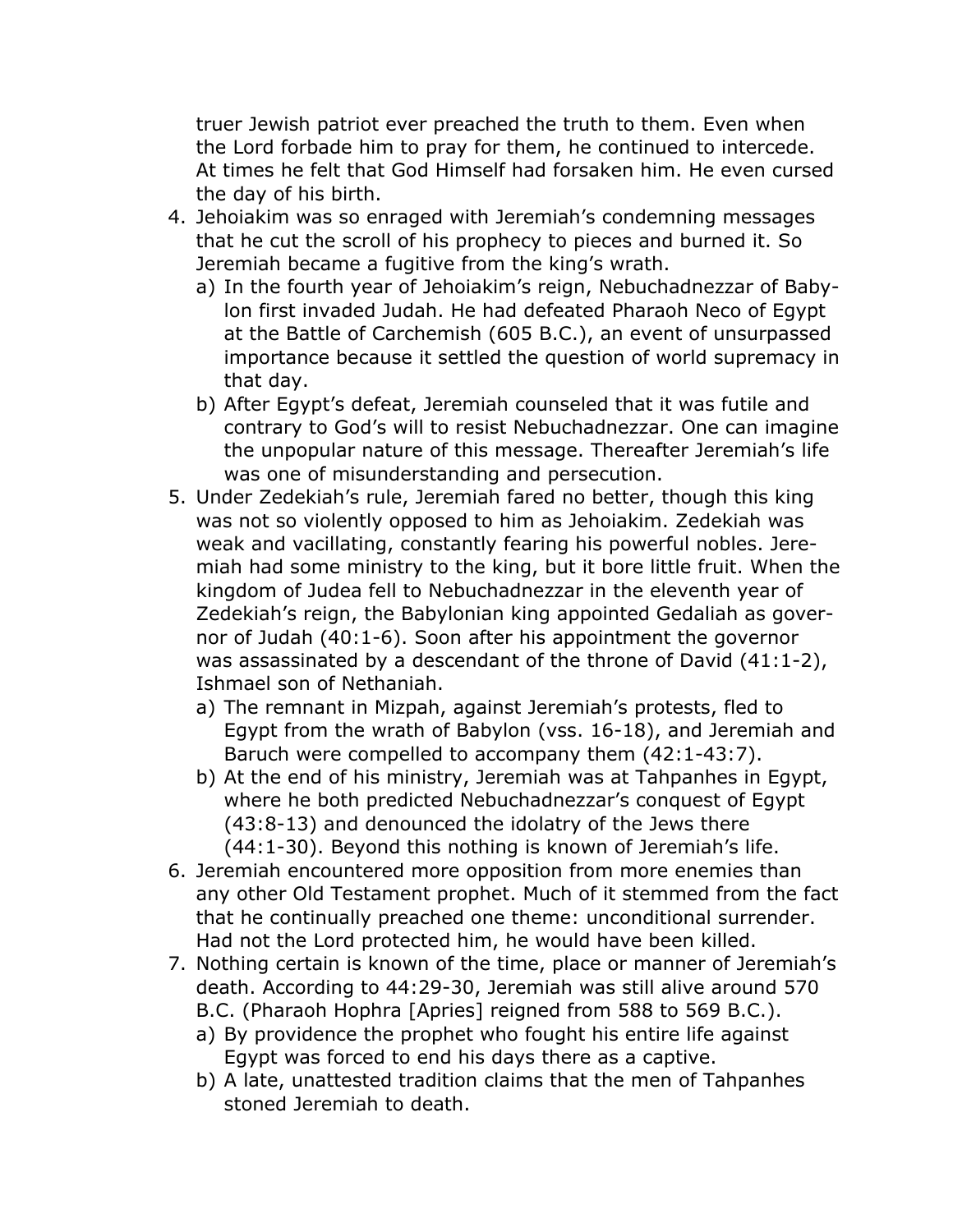- c) There is an unconfirmed rabbinical account of his deportation with Baruch to Babylon by Nebuchadnezzar at the time of the conquest of Egypt and of his death there.
- 8. Rightly so, Jeremiah, scarcely heeded by his own people, has been accorded great respect after death. Alexandrian Jews especially have held him in profound regard (cf. 2 Maccabees 2:1-8; 15:12-16; Matthew 16:14).

#### II. *Purpose*

- A. Jeremiah is the most autobiographical of all the prophets. He has been credited with the survival of his people after the fall of Jerusalem in 586 B.C., a veritable savior of the Jews. Nonetheless, this man of God is one of the most misunderstood of the great Old Testament leaders.
- B. The book of Jeremiah is longer than Isaiah or Ezekiel, and the Minor Prophets combined are about a third shorter. The book sheds light on the subject of the decline and fall of the kingdom of Judah and influenced thinking in subsequent ages.

## III. *Historical Scope*

- A. Prophetic background.
	- 1. Just as the eighth century B.C. saw several prophets in Israel, so did the end of the seventh and the first half of the sixth centuries. The contemporary prophets in Judah were Zephaniah (Zephaniah 1:1), Obadiah (Obadiah 11-14), the prophetess Huldah (2 Kings 22:11; 2 Chronicles 34:22). Ezekiel (Ezekiel 1:1-3) and Daniel (Daniel 1:1) were in Babylon.
	- 2. The relationship between Jeremiah and Ezekiel was especially close. Probably Nahum and Habakkuk were also contemporaries of Jeremiah. Three of the four major prophets were related to captivities: (1) Daniel in Jehoiakim's time (Daniel 1:1), (2) Ezekiel in Jehoiachin's time (Ezekiel 1:1-3) and (3) Jeremiah in Zedekiah's time  $(1:1-3)$ .
- B. Historical background.
	- 1. The events of his time.
		- a) To understand Jeremiah's prophecy requires close scrutiny of his times because of (1) the critical events in the political world of his day -- events in which Judah was directly affected -- and (2) the number of kings in Judah who reigned during his career and with whom he had close contact. Jeremiah was a national and international figure. A general chronological table helps visualize the historical background of his book.
			- (1) 639–609 B.C. -- the reign of Josiah.
			- (2) 609 B.C. (3 months) -- the reign of Jehoahaz.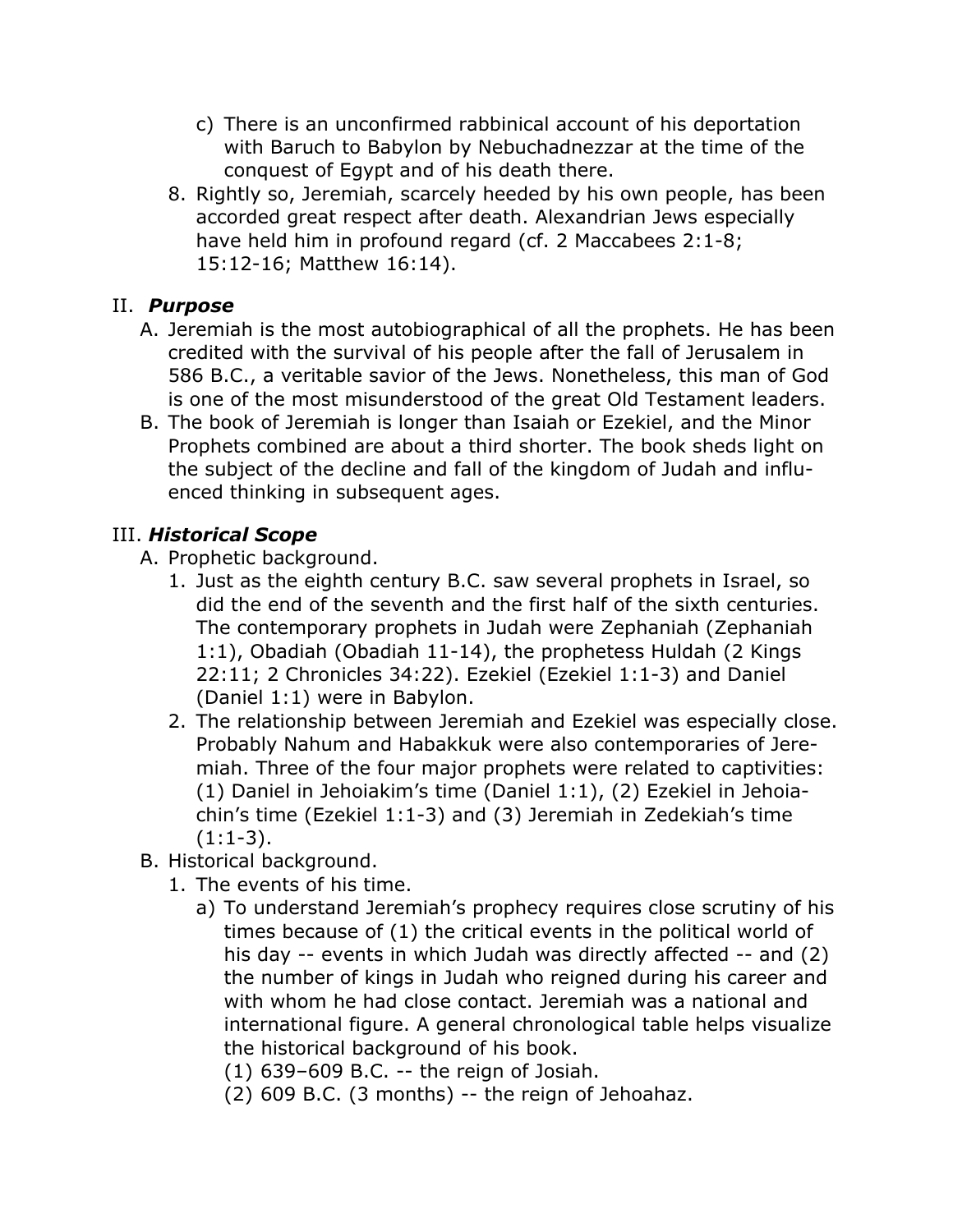- (3) 609–597 B.C. -- the reign of Jehoiakim.
- (4) 597 B.C. (3 months) -- the reign of Jehoiachin.
- (5) 597–586 B.C. -- the reign of Zedekiah.
- (6) 586 B.C. -- the fall of Jerusalem.
- (7) 586(?) B.C. -- the assassination of Gedaliah.
- b) The times of Jeremiah are among the most important in Old Testament history. Because of their significance, they are the bestdocumented times in all Israel's history. The book of Jeremiah is so filled with historical, biographical and autobiographical material that his life can be synchronized with dates and known events to a degree unparalleled in the other prophets. A general chronological table of significant events during this period will be helpful.
	- (1) 669-630 B.C. -- the dissolution of the Assyrian Empire after the death of Ashurbanipal.
	- (2) 626 B.C. -- the call of Jeremiah.
	- (3) 612 B.C. -- the fall of Nineveh and the Assyrian empire.
	- (4) 609 B.C. -- the death of Josiah at Megiddo.
	- (5) 605 B.C. -- the battle between Egypt and Babylonia at Carchemish, with Babylonia emerging victorious.
	- (6) 605 B.C. -- the first siege of Jerusalem by Nebuchadnezzar (Daniel exiled to Babylon).
	- (7) 597 B.C. -- the second siege of Jerusalem (Ezekiel exiled to Babylon).
	- (8) 588–586 B.C. -- the final siege of Jerusalem, beginning the Babylonian captivity.
- c) Nabopolassar, the father of Nebuchadnezzar and conqueror of Assyria, came from Chaldea, a province in the southern part of Babylonia, and reigned from 625 to 605 B.C. Nebuchadnezzar, the most famous of the Babylonian monarchs, ruled from 605 to 562 B.C.
- d) Geographically and politically Judah was in a vulnerable position between Egypt and Assyria.
	- (1) In the eighth century B.C., Isaiah had warned against trusting Egypt and had spoken of the threat of Assyria (Isaiah 30:1-7; 37:1-38). By God's protection the kingdom of Judah had escaped Sennacherib's forces.
	- (2) From the godly reign of Hezekiah, the nation declined to the lowest spiritual level under the rule of Manasseh (2 Kings 21:9-15; 24:3-4). If Jeremiah was called in his early twenties, he lived in the reigns of Manasseh and Amon. Under Manasseh's long reign of 55 years, the godly reforms of his father, Hezekiah, were forgotten.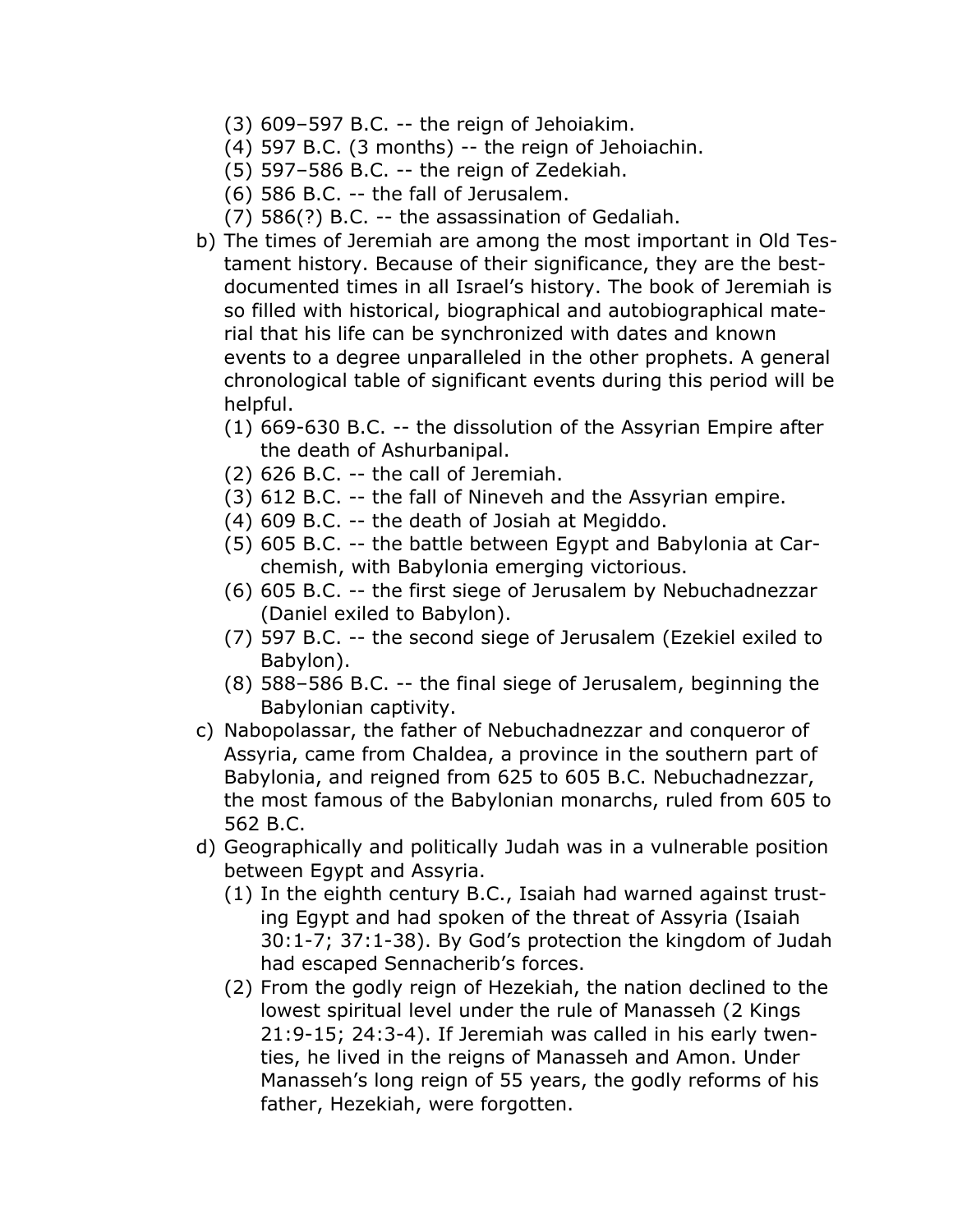- (3) Judah was then under Assyrian power; so to please his overlords, Manasseh introduced idolatrous elements into the temple worship at Jerusalem. Israel was already exiled, and the remnant residing there had embraced mixed elements in their worship to God (2 Kings 17:28). During the reigns of Esarhaddon and Ashurbanipal, the Assyrians conquered Egypt; but the latter regained strength under Psammetik I (664–609 B.C.), so that Judah found herself balancing one great power against the other.
- 2. The rulers of his time.
	- a) Josiah.
		- (1) Josiah came to the throne when he was eight years old. Politically, Assyria was under strong opposition from Babylon. This gave Judah more freedom to throw off Assyrian elements in her worship.
			- (a) In 633 B.C., Josiah sought the Lord (2 Chronicles 34:3); his reforms began in 629 B.C. (2 Chronicles 24:36); in 623–622 B.C., the book of the law was found in the temple (2 Kings 22:3-8; 2 Chronicles 34:8-15); and Jerusalem was made the only place for worship.
			- (b) The reforms are detailed in 2 Kings 22-23; though widespread and well instituted, they did not last, as is evident from Jeremiah's condemnation of the nation's sins.
		- (2) In 609 B.C., Pharaoh Neco of Egypt joined Assyria to strengthen them. Josiah, though he had been warned by Neco, interfered and lost his life at the Battle of Megiddo (2 Kings 23:29; 2 Chronicles 35:20-24).
			- (a) However, Babylon, stronger than Egypt, dominated the world under Nabopolassar of Chaldea, ruler of Babylonia by 625 B.C. and the destroyer of Nineveh in 612 B.C.
			- (b) His son, Nebuchadnezzar II, succeeded him and reigned for 43 years, having defeated Egypt at the Battle of Carchemish in 605 B.C. (46:2; 2 Chronicles 35:20). Thereafter Babylon was the dominant world power.
			- (c) For years Jeremiah steadily counseled against Judah's involvement in world politics. When the people refused his counsel, he repeatedly begged them to surrender to Babylon, who at that time were an instrument for carrying out God's will.
	- b) Jehoahaz.
		- (1) Distraught over the tragic death of godly Josiah, the people set Jehoahaz (Shallum [22:11]), son of Josiah, on the throne.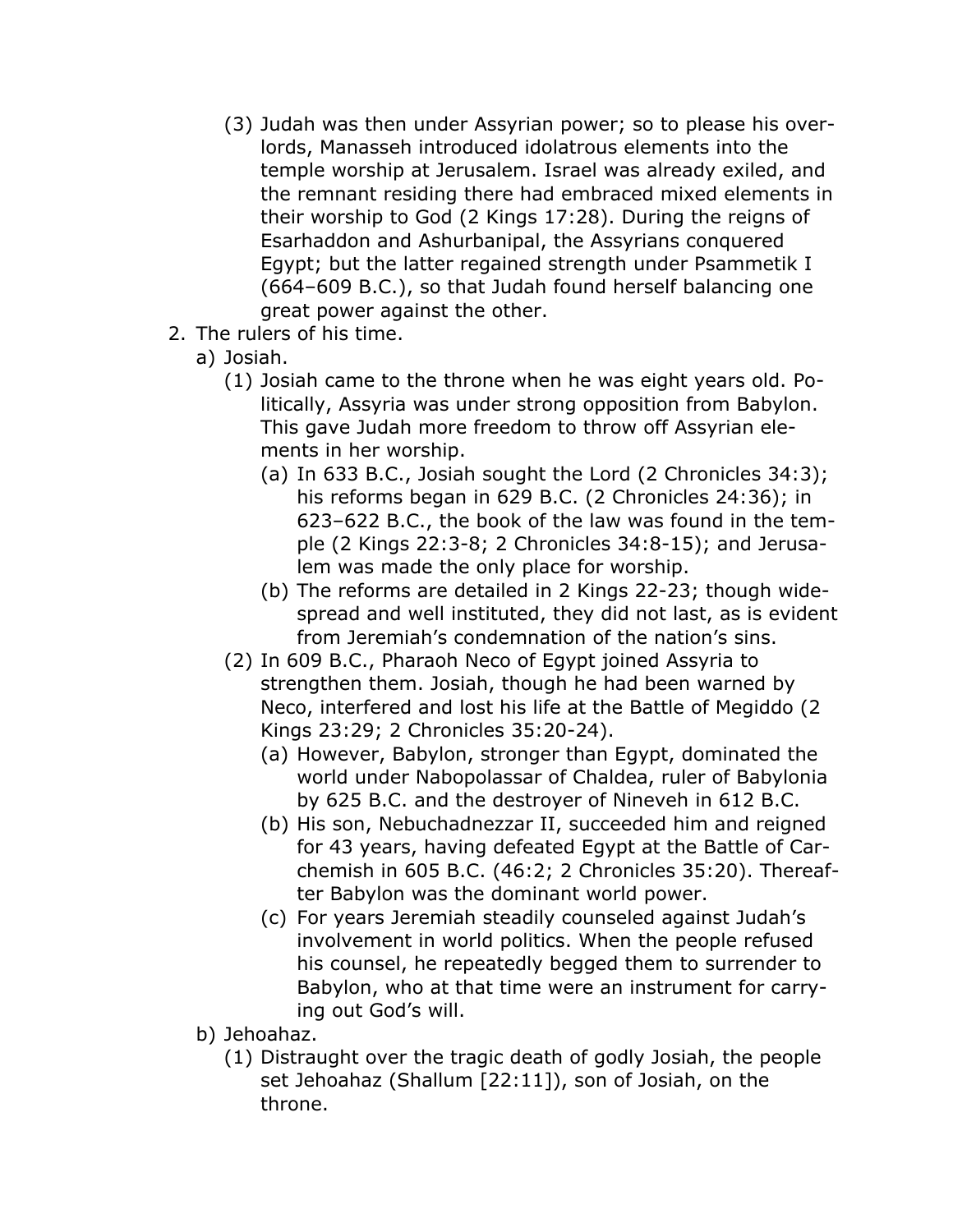- (2) In three months of rule he manifested an anti-Egypt and pro-Babylon policy, for which he was summarily deposed by Pharaoh Neco (2 Kings 23:31-33), who took him to Egypt and imposed tribute on the country.
- (3) In his place Neco set on the throne Eliakim, the oldest son of Josiah and half-brother of Jehoahaz (2 Kings 23:34, 36), changing his name to Jehoiakim (2 Kings 23:30-35; 2 Chronicles 36:1-4).
- c) Jehoiakim.
	- (1) The reign of this king was the time of Jeremiah's greatest trial and opposition.
		- (a) Politically, king and prophet were diametrically opposed, the king favoring Egypt and Jeremiah counseling submission to Babylon.
		- (b) Spiritually, the two were even farther apart. Jehoiakim was a very ungodly king. He has been labeled a bloodthirsty tyrant and an enemy of the truth. He cared nothing for the worship of God, exacted excessive taxes, used forced labor without pay and had no regard for the word or prophet of God (22:13-14).
	- (2) In Jehoiakim's eleven year reign, the Battle of Carchemish took place (cf. 46:2). It was an event of permanent significance, for it marked the transfer of power over the Middle East from Egypt to Babylon.
		- (a) This defeat was the final blow to Egypt's aspirations and guaranteed the Chaldeans the supremacy of the West.
		- (b) It was the turning point of the period and had important consequences for Israel's future.
			- i) The Babylonians made Jehoiakim their vassal and exiled a number of Jewish nobles (2 Kings 24:1), among them Daniel (Daniel 1:1).
			- ii) Some scholars consider this first taking of Jerusalem by Nebuchadnezzar the beginning of the seventy years of Judah's exile in Babylon (25:11); with it the dissolution of the kingdom of David had begun.
	- (3) Jehoiakim sponsored idolatry and had no concern for the widespread social problems during his reign (22:13-19; 2 Kings 23:37).
		- (a) Of all the kings under whom Jeremiah prophesied, Jehoiakim was the most steadfast foe of the message and messenger of God (cf. 26:20-23; 36:20-26).
		- (b) In 598–597 B.C., he revolted against Babylon but was unsuccessful, thus adding to Judah's problems (2 Kings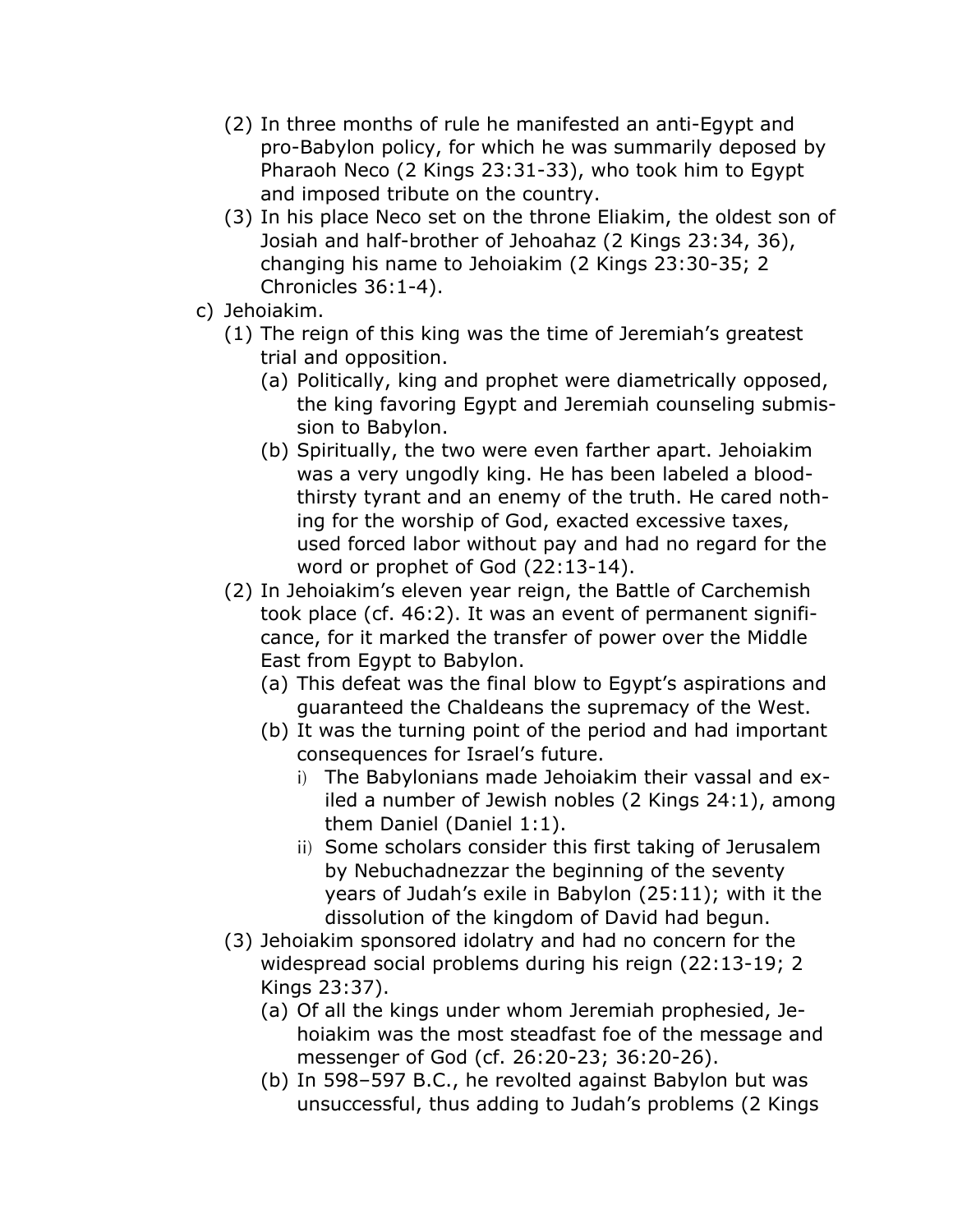24:1-5). In Jehoiakim's time, Jeremiah was persecuted, plotted against, maligned and imprisoned. The king destroyed his written prophecies, but the prophet did not swerve from his divine commission (cf. 11:18-23; 12:6; 15:15-18; 18:18; 20:2; 26:10-11, 24; 36:23).

- (c) Jehoiakim died violently in Jerusalem in 598–597 B.C., in the eleventh year of his rule, as Jeremiah had predicted (22:18-19). Ezra records Jehoiakim's deportation to Babylon under Nebuchadnezzar (2 Chronicles 36:6-7; cf. Daniel 1:1).
- d) Jehoiachin.
	- (1) Jehoiakim was succeeded by his son Jehoiachin (also called Jeconiah and Coniah), who reigned only three months (cf. 2 Kings 24:8). This young man ruled long enough to reveal himself as a wicked king, whom Jeremiah strongly denounced (22:24-30).
	- (2) Jehoiachin's father's rebellion against Babylon forced Nebuchadnezzar to besiege Jerusalem in 597 B.C. When Jehoiachin surrendered, he was exiled to Babylon with many of Judah's upper class (among them the prophet Ezekiel [Ezekiel 1:2]), and the temple was plundered (2 Kings 24:10-16).
	- (3) Jehoiachin was a prisoner in Babylon for 37 years (52:31-34). He was released by Evil-Merodach, son and successor of Nebuchadnezzar (2 Kings 25:27-30). Strangely, the Jews long held a hope of his restoration to the throne of David; and Ezekiel refers to him, not to Zedekiah his successor, as king.
- e) Zedekiah.
	- (1) After the exile of Jehoiachin, Nebuchadnezzar set on the Judean throne Mattaniah, a son of Josiah, full brother of Eliakim and uncle of Jehoiachin, and changed his name to Zedekiah (2 Kings 23:34; 24:17; 2 Chronicles 36:10; Jeremiah 1:3), a fact confirmed by the Babylonian Chronicles.
		- (a) The situation in Judah at the outset of Zedekiah's reign was that a series of sieges and deportations with changes in rulers had depleted the small kingdom of some of its best minds.
		- (b) Zedekiah, weak, vacillating and deficient in personality, found it beyond him to exert effective leadership.
		- (c) A puppet of Babylon, to whose king he had sworn loyalty in the name of the God of Israel, he was outmaneuvered in every decision by the pro-Egyptian policy of his officials.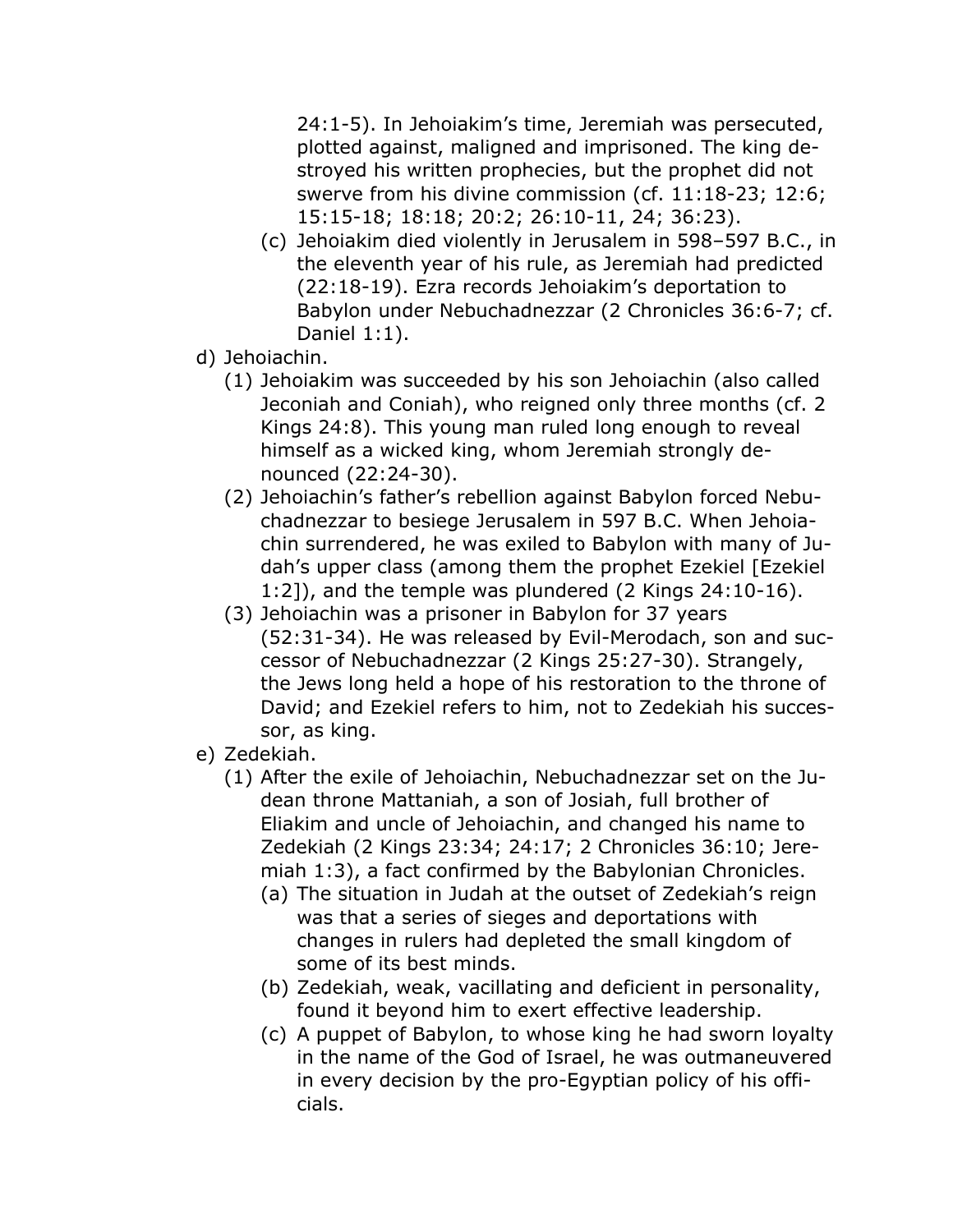- (2) Zedekiah's relationship with Jeremiah was closer than any previous Judean king, with the exception of the godly Josiah.
	- (a) However, he was powerless to protect Jeremiah from the ruthless objectives of the nobles and to follow the Godgiven counsel that Jeremiah reiterated about submitting to Nebuchadnezzar.
	- (b) In the fourth year of his reign, Zedekiah plotted rebellion against Babylon with a confederacy of the kings of Edom, Moab, Ammon, Tyre and Sidon (27:3-11). This was their object in sending representatives to Jerusalem. The plot was denounced by Jeremiah and ultimately fell apart. Perhaps Zedekiah's visit to Babylon that same year was intended to assure Nebuchadnezzar of his loyalty (51:59).
- (3) The end, however, was not far off. In the ninth year of his reign (588 B.C.), Zedekiah conspired with Pharaoh Hophra against Nebuchadnezzar. Babylon responded with an invasion of Judah, which ended when the city fell in the summer of 586 B.C. (2 Kings 24:20-25:7; 2 Chronicles 36:17; Jeremiah 38:28-39:10).
	- (a) Throughout the siege, Jeremiah urged Zedekiah to surrender (21:1-10; 34:1-5, 17-22; 37:3-10, 16-17; 38:14-23). At one point, the approach of the Egyptian army compelled the withdrawal of Babylon's forces, but the siege was resumed (37:1-10).
	- (b) Meanwhile, because of the cowardly attitude of Zedekiah, Jeremiah was mistreated by his enemies in Judah (37:11-38:28). The destruction of Jerusalem at this time, annually observed in mourning among Jews on the ninth of the month Ab, was the greatest judgment of God on Israel in the Old Testament.
	- (c) Zedekiah, captured as he tried to escape, his sons slain before him and his eyes blinded, was carried to Babylon with a company of his subjects.
- (4) After the destruction of the city and temple, the king of Babylon appointed Gedaliah governor of Judah. After a brief period (which could have been three months to a few years), Gedaliah was murdered by a descendant of the house of David, possibly at the instigation of pro-Egyptian sympathizers. Fearing reprisal from Babylon, the survivors of this assassination fled to Egypt, taking Jeremiah and Baruch by force with them. It is ironic that Jeremiah, who counseled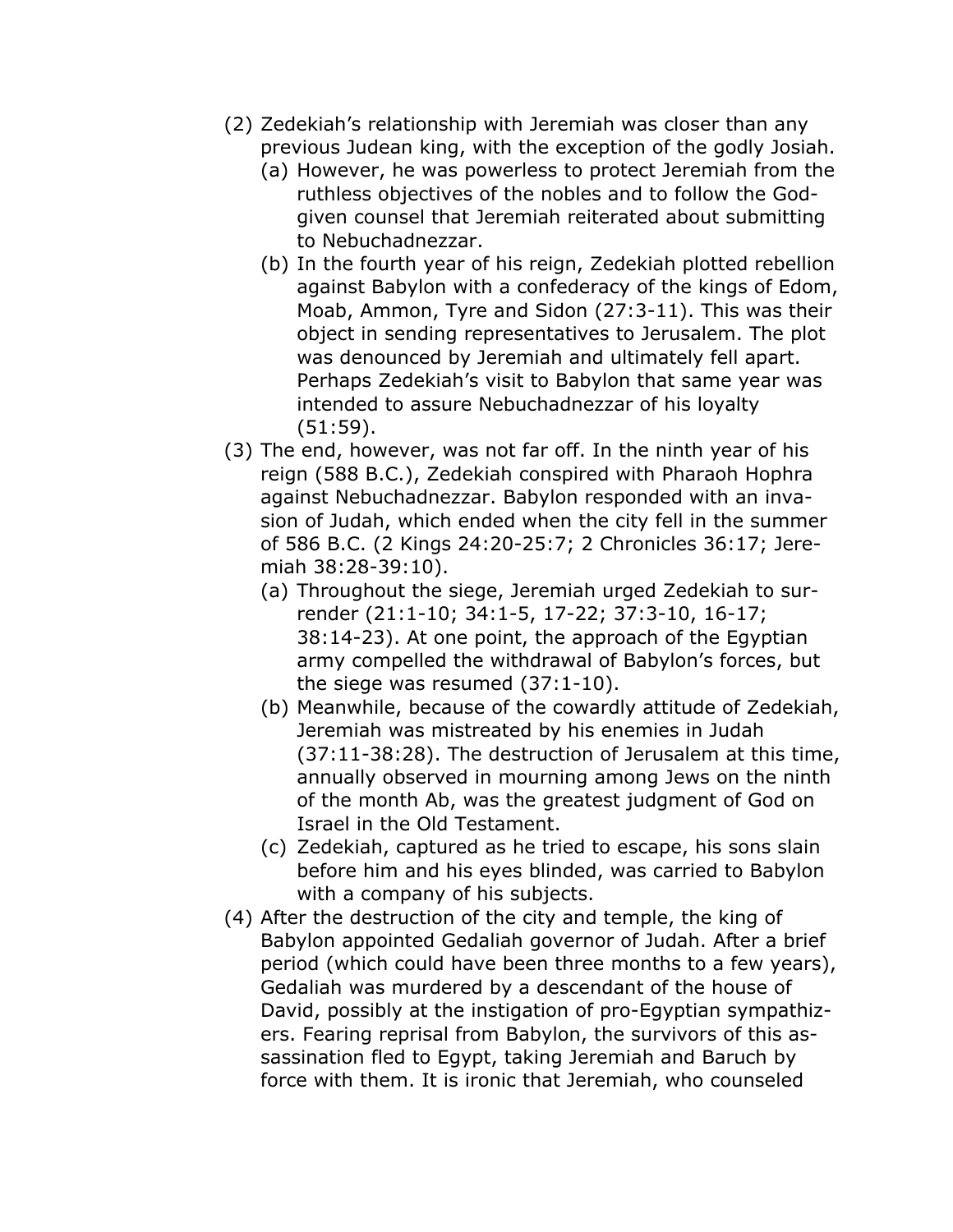throughout his ministry against confidence in Egypt, should end his earthly days there against his will.

### IV. *Authorship And Date*

- A. Scholars have extensively discussed the origin of this book and have held differing opinions about it. Broadly speaking, they are divided into two groups:
	- 1. Those who think Jeremiah wrote very little of it, assigning the major part of it to other writers. This group favors a division of the book into three sources:
		- a) Messages dictated by Jeremiah.
		- b) A biography of Jeremiah, probably by Baruch.
		- c) Various contributions from redactors and later authors.
	- 2. Those who assign the entire book to Jeremiah through the aid of Baruch ([36:17-18; 45:1] i.e., he was to Jeremiah what Luke was to Paul).
- B. The passages in Jeremiah on the enemy from the north fit what is known of the Babylonians.
	- 1. Internal evidence indicates that the first written material of the book was done in the fourth year of Jehoiakim's reign (605 B.C.; cf. 36:1-2). In addition, passages like 29:1; 30:2; and 51:60 compel the conclusion that prophecies, apart from those contained in Baruch's scroll, were immediately recorded. The scroll burned by Jehoiakim was replaced with additions (36:32).
	- 2. Apparently through the first several years of his ministry, Jeremiah had kept notes of his messages, which were put into writing at God's command (36:2). It seems reasonable that Jeremiah edited his work during the captivity. The entire book was probably gathered together shortly after his death.
	- 3. The conclusion appears inescapable that Baruch's rewritten scroll was the basis for Jeremiah's written prophecies. The book bears marks of having been gathered together by one person at one time.

#### V. *Scriptural Themes*

- A. The dominant elements of Jeremiah's message are of primary significance for his day and ours. What sustained him throughout a lifetime of grief and opposition was that he had an undying confidence in God and His promises (18:7; 29:14; 32:1-15). The two focal points of his life and ministry were God -- His goodness, His claims on humankind, His requirements of repentance and faith; and His wayward people - their welfare, both physically and spiritually.
- B. Jeremiah enjoyed a high concept of God as Lord of all creation (27:5). The gods of the nations are nothing (10:11, 14; 14:22).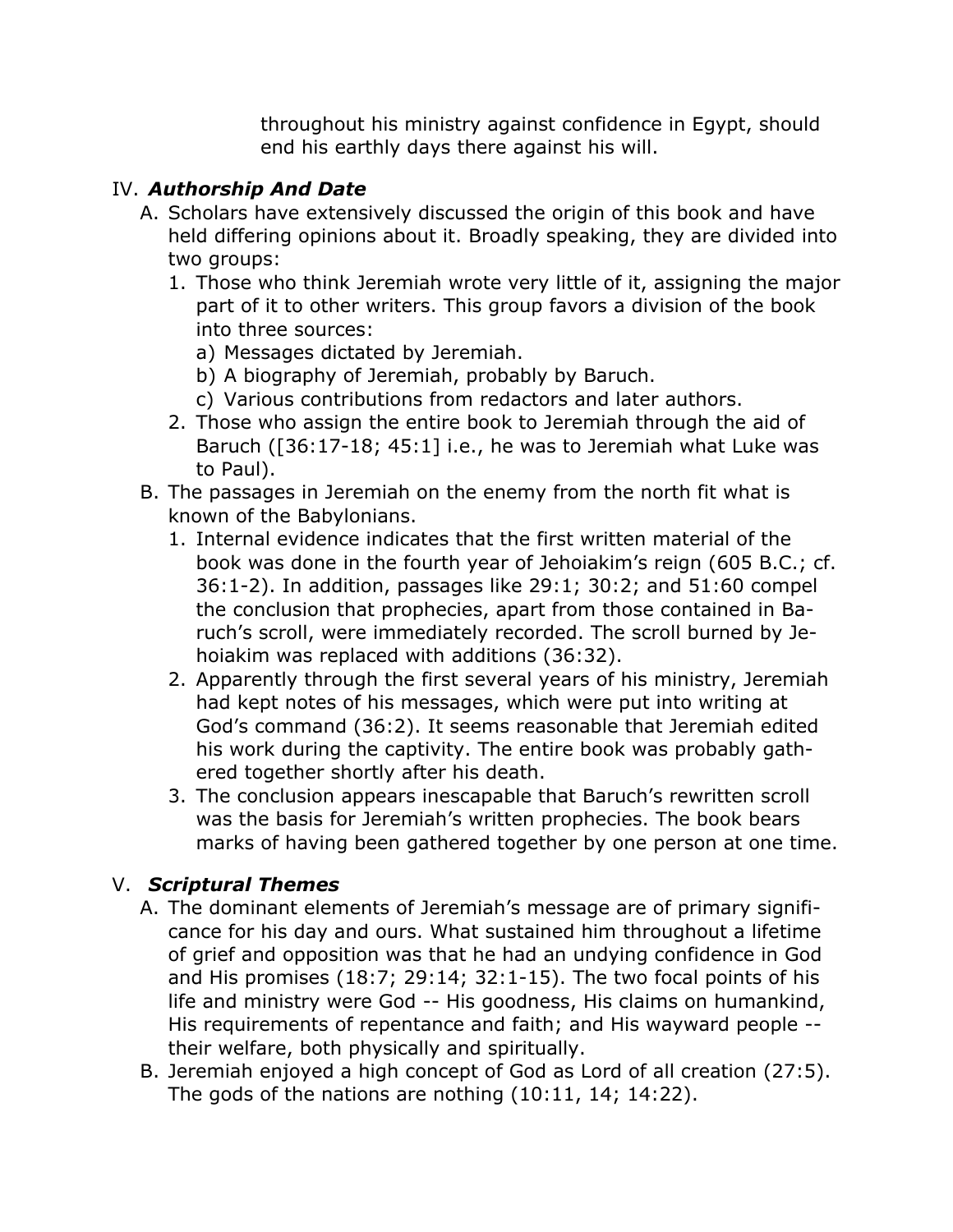- 1. God knows the malady of the human heart (17:9-10); yet He loves His people deeply (31:1-3), longing to bless those who trust Him (17:7). Idolatrous worship and heartless service are an abomination to Him (19:4-6; 14:12). No greater insult can be offered God than to represent Him under the form of dead idols. Idolatry was the special sin Jeremiah tirelessly preached against.
- 2. Three kinds of falsehood stirred him:
	- a) False security that refused all calls for repentance.
	- b) False prophets who lulled the people into dangerous complacency.
	- c) The false worship of idols.
		- (1) Worship was offered to Baal, Molech and the queen of heaven (Ishtar).
		- (2) Images of these deities were even placed in the temple (32:34; cf. 7:31; 19:5; 32:35; 44:18-19).
- C. Immorality always accompanies idolatry. In Jeremiah's time moral corruption was widespread and social injustices abounded (5:1-9; 7:1-11; 23:10-14). Priests and prophets were as responsible as the rest of Judah (6:13-15).
	- 1. Yet the nation carried out its religious rites. God was not pleased with these merely external services. Jeremiah preached that judgment was inescapable. God had already used drought, famine and foreign invaders (14:1-6; 4:11-22); He would bring the culminating visitation through Nebuchadnezzar (25:9).
	- 2. Nevertheless God's love and faithfulness to His people would not permit the judgment to be fatal or final. There was a future hope. Jeremiah foretold the return from captivity in Babylon (25:11; 29:10) as well as the doom of Babylon itself (50:1-51:64).
- D. Jeremiah also had a ministry to the nations (1:5, 10). He saw Nebuchadnezzar as God's agent in the events of that day (27:6). He warned the other nations against resisting Nebuchadnezzar (27:1-11). In God's name he demanded righteousness of all nations (46:1-51:64). He voiced God's concern for the welfare of all people (29:1-14).
- E. Jeremiah preached more about repentance than any other prophet. His overarching concern at all times was the condition of the individual heart. His exposition of the New Covenant is repeated nowhere else in the Old Testament (31:31-34). The New Testament shows us how deeply this truth entered into the work of our Lord.
- F. As for Jeremiah's predictions of the distant future, Israel will return in penitence to the Lord (32:37-40). The Messiah will rule over her in justice and righteousness (23:5-8). The remnant of the nations will enjoy blessing at that time (3:17; 16:19).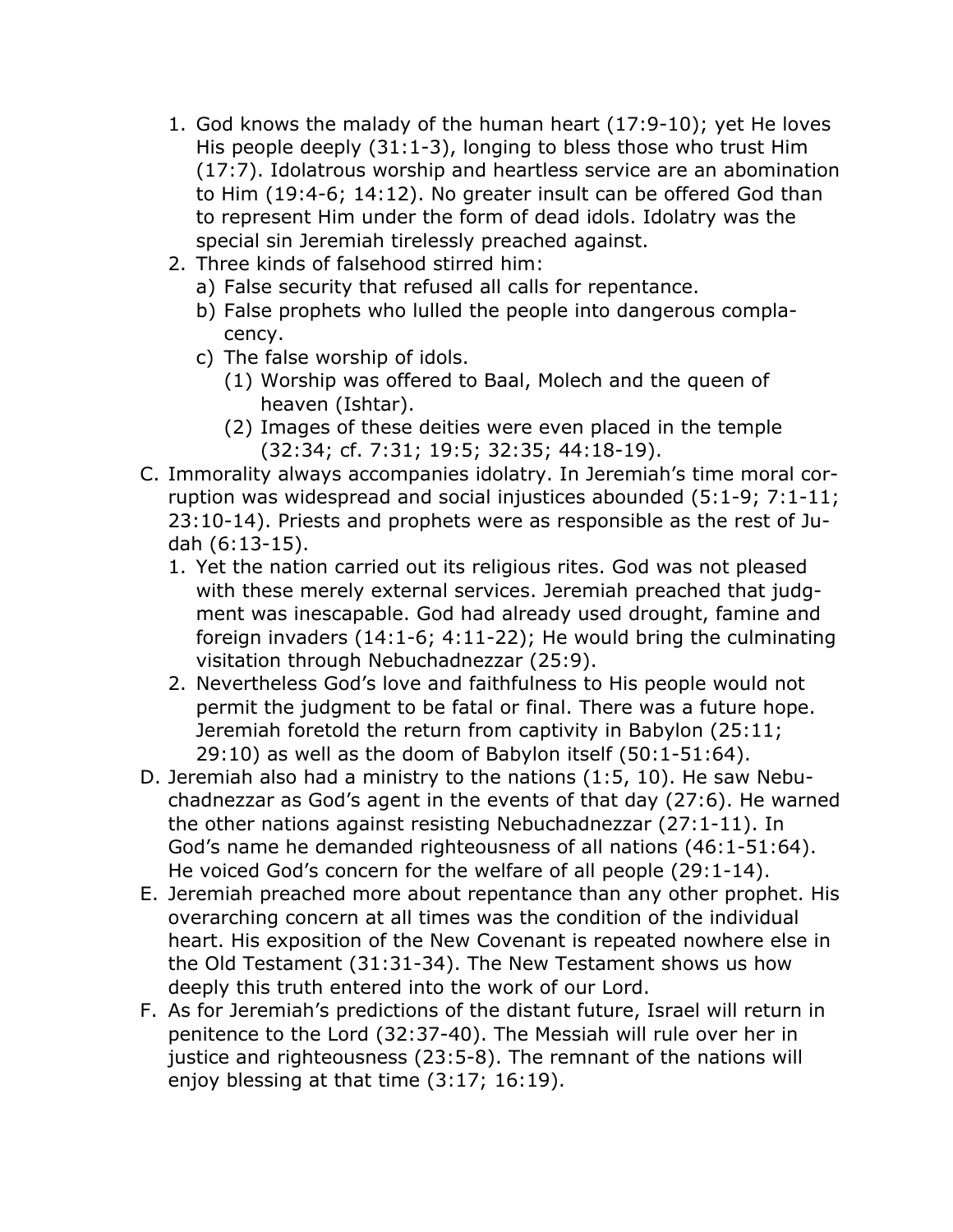- G. As for messianic prophecy, Jeremiah does not prominently describe the Messiah. Jeremiah does give some significant messianic passages:
	- 1. The proclamation of a revelation of God that will outshine the ark of the covenant (3:14-17).
	- 2. The disclosure of a new covenant (31:31-34).
	- 3. The realization of the Mosaic ideal with the fulfillment of the Davidic covenant (33:14-26).
- H. The lasting value of Jeremiah's book lies not only in the allusions in the New Testament, but also in its being a wonderful way for learning how to have fellowship with God. It presents personal faith at its highest in the Old Testament, and it is wonderful for understanding the deeper meaning of the priesthood and the monarchy under the Davidic dynasty (23:1-8; 33:14-18).
- I. Because Jeremiah is so unlike any other Old Testament prophet, and because his writings are bound up with his life and thought, one must consider in depth the inner life and characteristics of this prophet.
	- 1. Besides the features of his natural abilities, his emotions, his motivation and his personal relationship to the Lord, there are the socalled "Confessions of Jeremiah" (11:18-20; 12:1-4; 15:10, 15-18; 17:14-18; 18:19-23; 20:7-11, 14-18), his dialogues with the Lord, his imprecations on his enemies and especially his prayers.
		- a) Other prophets narrate their experiences, but the Old Testament has few parallels to these self-disclosures. In fact, no Old Testament prophet has disclosed more of his heart and spiritual yearnings than Jeremiah.
		- b) In them Jeremiah stands in all his human frailty, his love for his people and his utter devotion to the will and call of God.
		- c) Though he was gentle and timid, because of the call and commission of God he adamantly held to his duty.
	- 2. No one in Judah was more patriotic; yet he never allowed himself to gloss over Judah's sin.
		- a) However, through all his condemnations he saw God's final aim to bless His people, whether the remnant in the land or the exiles in Babylon (29:1-14; 32:1-15).
		- b) His prophecies of Israel's restoration are among the greatest in the Bible (3:14-18; 30:18-22; 31:1-14; 33:10-13).
	- 3. His was a lonely and isolated life; though he longed for human fellowship and love, all his life he was denied a family and close friends. His fellowship with God was particularly deep and intimate (cf. 12:1-6; 14:7-15:21).
- J. We often forget that Jeremiah was a man of exceptional courage who was unwaveringly determined to proclaim God's truth though the entire nation opposed him. These trials and temptations molded him into